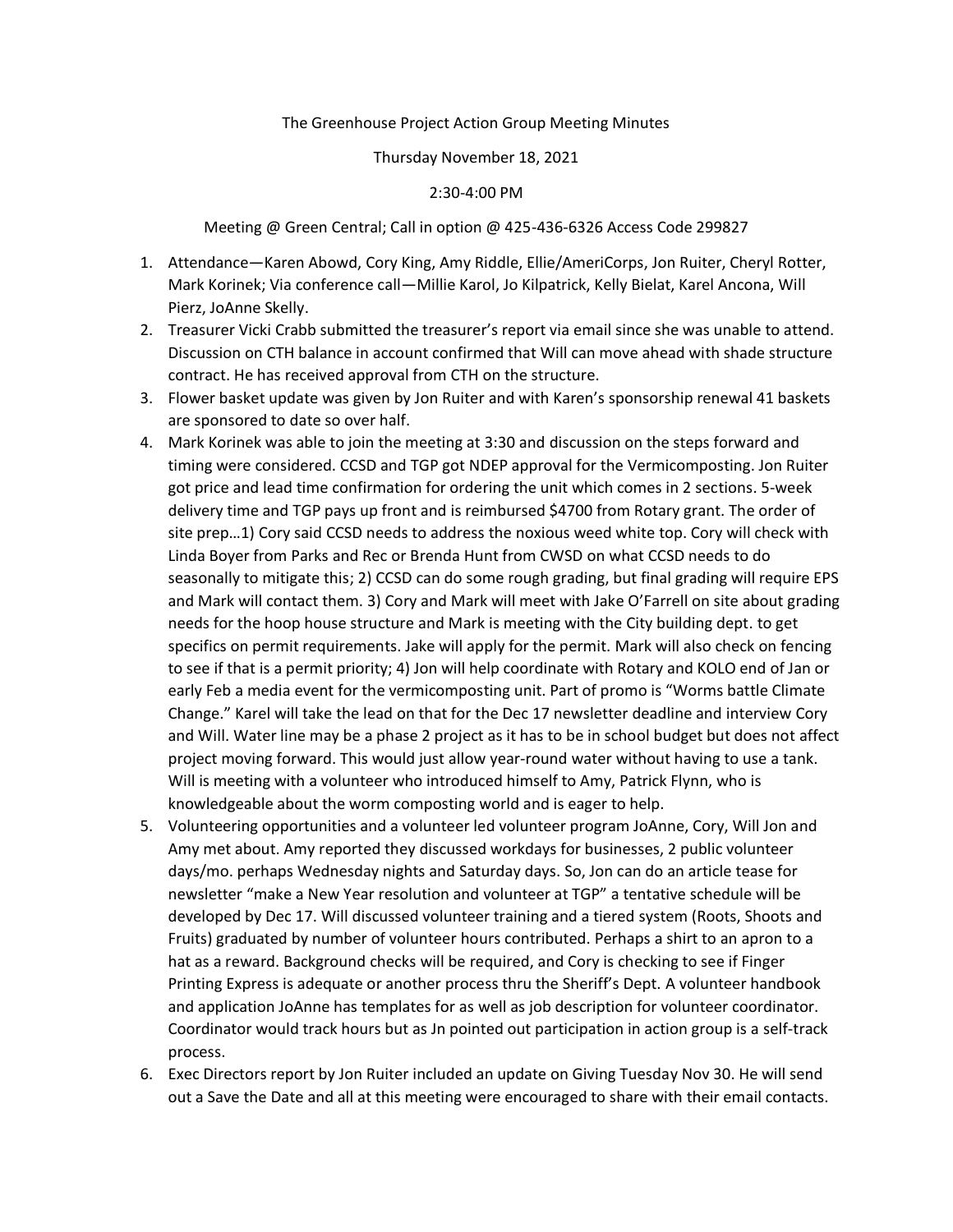Jon sent out produce donation update and asked that he be emailed volunteer hours. Naming opportunity donation for new facility was kiboshed by Mark because school has rule guidelines for naming.

- 7. Cory gave the Greenhouse Manager update. Garlic crop was planted by the students today. AmeriCorps Ellie doing great work. Kristen Cohe will start in December. Cory hopes to fill 2slots soon and has some good potential candidates. He is battling pests, but greenhouse is doing great. Shade cloth off so is hopeful for a tomato crop before end of year. He reiterated that the contract is approved with Jake O'Farrell for some greenhouse upgrades plus the new teaching farm hoop house.
- 8. Will described the \$7500 shade structure contract that was approved and said it will be constructed of aluma wood which is low maintenance and CTH approved. 3 weeks out on construction. Will is checking with Vicki on invoicing and check issue process. One more donation of beets, carrots and arugula. Will is looking to install 3 bar lights in hoop house to extend growing. He is buying an Adobe program for crop planning mapping. He said Pollinator signage Amy generated looks great. Cheryl reported that she is working with RAI formerly Bibee on Foothill liability insurance and Jo is doing an audit on all our insurance policies. Will asked that Cheryl check on ay requirements for volunteers. Jon as her to check is the structures are covered under CTH policies.
- 9. No participation from AG/FFA.
- 10. Much discussion on what the next TGP fundraiser should be. Jo gave some in depth details on what a jog/walk a thon would entail. She said capital tree Service/ Tom Wymen used to work for Fleet Feet and organized many runs. Of importance…length of run, officially timed run; need 300-350 participants to make \$10K. NV Day run had 350 signups and a 5K and 8K race. Turkey trot gets 300 sign ups. It has to be an annual event to be successful. Would need school board approval a month in advance for fliers to go in all pee chees. KAIA Fit might be a spokesperson. You can sell sponsorships for backs of tee shirts, and this should be on fliers as well. An online auction with this could increase the proceeds. Entry fee is \$30-\$40 for adults and \$20 for students. Will mentioned the permit cost to close the streets. Will and Cory thought the beer/wine mixer was a better idea citing that Urban Roots does tiny fundraisers all the time. Cheryl suggested a tournament at the MAC for Pickle Ball. Mark said he met with the Mayor on a community sustainability event he had discussed with Mayor Bob. Environlution wants to highlight Carson City on April 24 but not sure how that can raise funds for TGP. Also suggested a family earth day the Saturday following Earth Day. Mark discussed a Northern NV STEM and Technology festival but thought TGP was too late for this year's event. AJ had brought this up at the Sustainability meeting and a suggestion of a movie night to benefit TGP was made. Karen emphasized that she needs another volunteer or board member to put this together as for her personally to be organizing fundraising year-round is not feasible.
- 11. Since the newsletter was discussed under other items on the agenda Karen just asked Cheryl to check in with John Procaccini on his bio article for the Dec 17 deadline.
- 12. Next meeting Thursday dec 30 @ 2:30 PM at GC with call in option. Meeting adjourned at 4 PM.